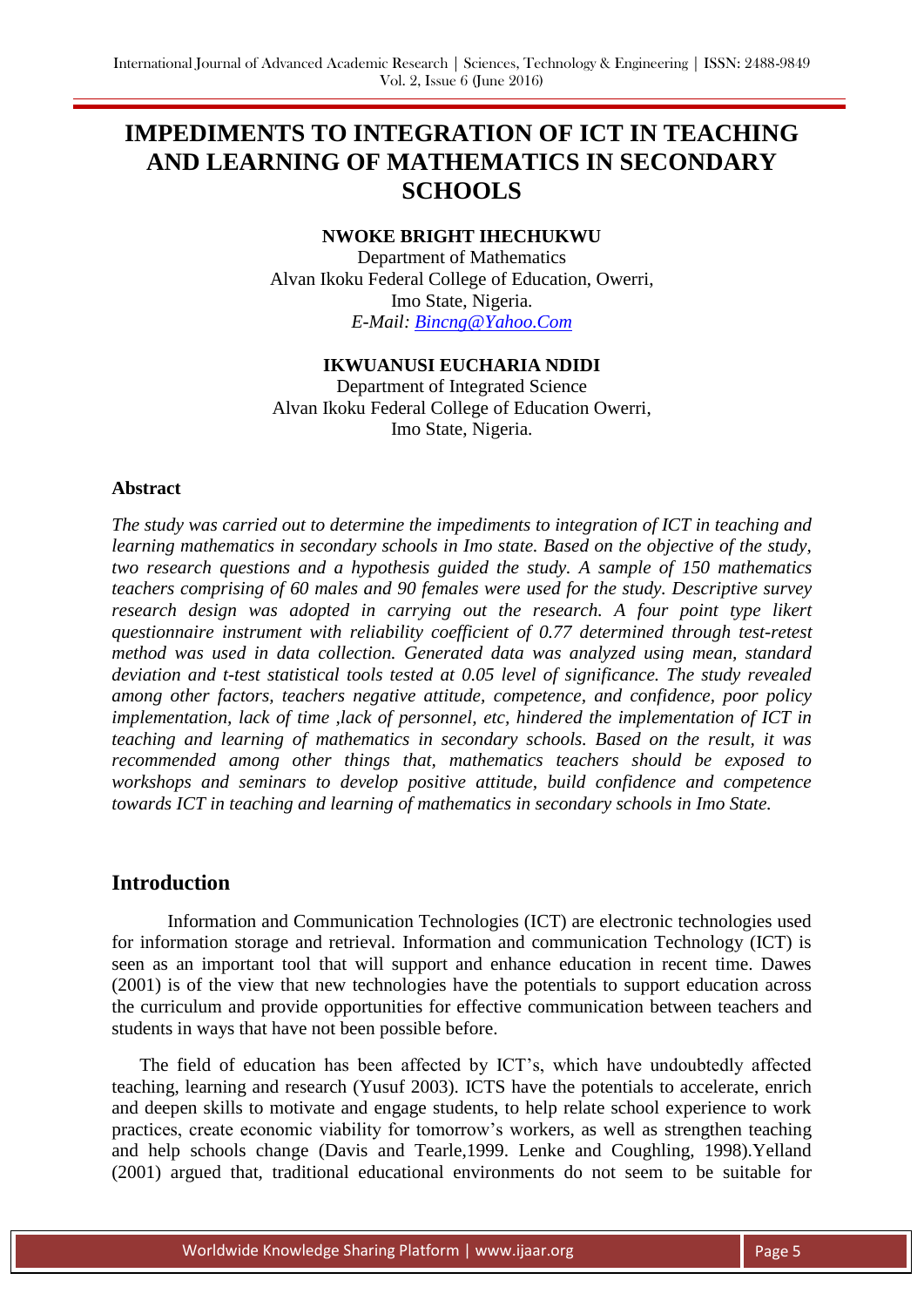preparing learners to function and be productive in the workplaces of today's society. This implies that, organization that do not incorporate the use of new technologies in schools cannot seriously claim to prepare their students for life in the twenty-first century. Grimus (2000) pointed out that by teaching ICT skills in primary schools the pupils are prepared to face future developments based on proper understanding. What is now known about learning provides important guidelines for uses of technology that can help students and teachers develop the competences needed for the twenty-first century (Bransford, Brown and Cocking 2001).

New instructional techniques that use ICT's provider a different modality of instruments for the students, ICT use allows for increased individualization of learning. In schools where new technologies are used, students have access to tools that adjust to their attention span and provide valuable and immediate feedback for literacy enhancement, which is currently not fully implemented in the Nigerian school system (Enuku and Enuku 2000).

The Federal Government of Nigeria in the National Policy on Education (Federal Republic of Nigeria, 2004) recognizes the prominent role of ICTs in the modern world and has integrated ICTs into education in Nigerian Schools as to reap the academic benefits that may accrue from it.

One of the subjects, where the use of ICT is being done and studied at the same time is Mathematics. Since Mathematics is abstract in nature, teachers are constantly looking for ways or tools to help students understand the underlying concepts of the lesson. Numeracy becomes better when teachers use resources including ICT in order to model Mathematical ideas and methods. In addition, ICT is seen as a tool that will be able to help students with problem-solving which is basic but utterly essential skill needed in the Mathematical world. Majority of the student population has always perceived Mathematics as a difficult subject. This is the reason why many find it difficult to learn the ideas behind the subject. However, the use of ICT is promising to change the perspective of both students and teachers towards learning and teaching Mathematics.

The use of ICT in the Mathematics classroom has long been a topic for consideration by Mathematics educators. Some examples of ICT use in mathematics includes: portables, graphic calculators, computerized graphing, specialized software, spreadsheets, and database. According to Moseley and Higgins (1999) a range of portable devices exists which allow pupils to collect data and manipulate it using spreadsheets and databases for work in numeracy. Some portable equipment also, enables the study of mathematics to move out of the classroom and to incorporate fieldwork investigations. The use of graphic calculators and computerized graphics in mathematics speeds up the graphing process, freeing people to analyze and reflect on the relationships between data (Hennessy ;2000,Clements ;2000). Hennessy, Fung, and Scanlon (2001) noted that, mathematics curriculum software improve pupils' skills and understanding in algebra , allow pupils to manipulate and measure shapes leading to higher levels of learning among them. ICTs enable students to develop problem solving skills, leads them to develop higher levels of mathematical thinking, learn geometric concepts and encourage individualized learning. ICTs support constructivist pedagogy which allows students explore and reach an understanding of mathematical concepts. This approach promotes higher order thinking and better problem-solving strategies (ittigson and zewe ;2003). Becta (2003) noted that teacher can maximize the impact of ICT in mathematics teaching by using ICT as a tool in working towards learning objectives. When students work in collaborative groups while using computers to solve problems or are taught to apply the process of problem-solving and then involve ICT in the development of solutions. Higher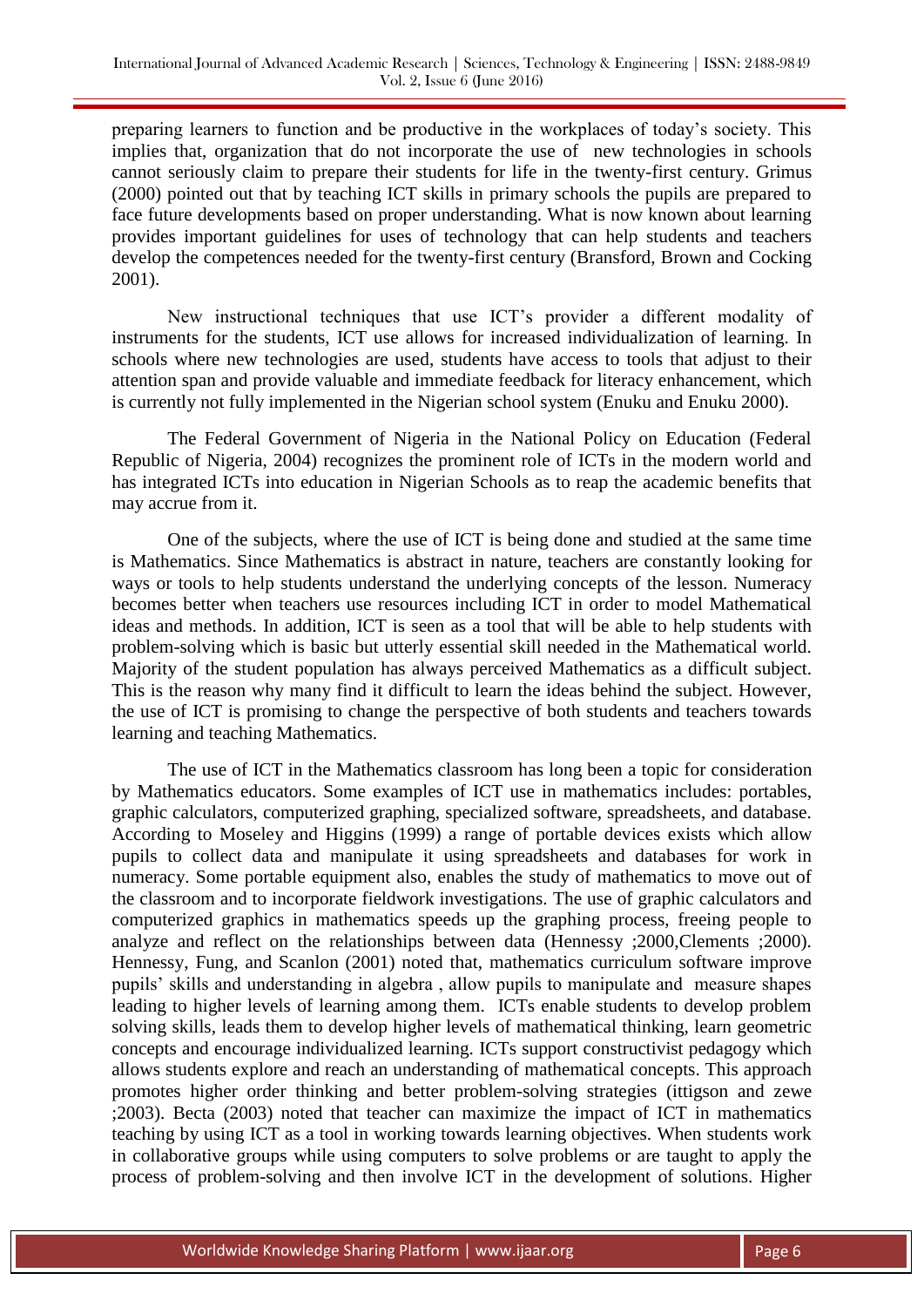order thinking by students involves the transformation of information and ideas. This transformation occurs when students combine facts ideas and synthesize, generate, explain, hypothesize, or arrive at some conclusions or interpretation. Manipulating information and ideas through these processes allow students to solve problems, gain understanding and discover new meaning. ICTs are most powerful when used as a tool for problem solving, conceptual development and critical thinking. Using ICT as a tool, students spend time productively creating strategies for solving complex problems and develop a deep understanding of the subject matter.

 Irrespective of the great benefits derivable from ICT in teaching and learning of mathematics , the level of integration in Nigerian schools is still very minimal Goshit (2006) observed that, most schools both private and government do not offer ICT training programmes. Okebukola (1997) noted that the computer is not part of classroom technology in more than 90 percent of Nigerian public schools. This implies that, the chalkboard and textbook continue to dominate classroom activities in most Nigeria secondary schools Adomi (2010).

Due to importance of ICTs in mathematics and in the future of education, identifying the possible obstacles to the integration of these technologies in schools, would be an important step in improving the quality of teaching and learning.

## **Statement of the Problem**

Balanskat, Blamire, and Ketala (2006) argue that although educators appear to acknowledge the value of ICT in schools, difficulties continue to be encountered during the processes of adopting these technologies.

 Therefore, this study was carried out to determine the perceived impediments to integration of ICTS in mathematics education in secondary schools in Imo State.

## **Purpose of the study**

The main purpose of the study is to determine perceived impediments to integration of ICT in mathematics teaching and learning, specifically, the study was embarked upon to determine:

- The factors hindering the integration of ICT in teaching and learning of mathematics in secondary schools in lmo state,

- If any difference exits in the perception of male and female teachers on the factors hindering the integration of ICT in the teaching and learning of mathematics.

#### **Research questions**

The following research questions guided the study.

1. What are teachers perceived factors hindering the integration of ICT in teaching and learning of mathematics in secondary schools?

2. What is the difference in the mean perceptions of male and female teachers on the factors hindering the integration of ICT in teaching and learning of mathematics secondary schools?

#### **Hypothesis**

This hypothesis guided the study;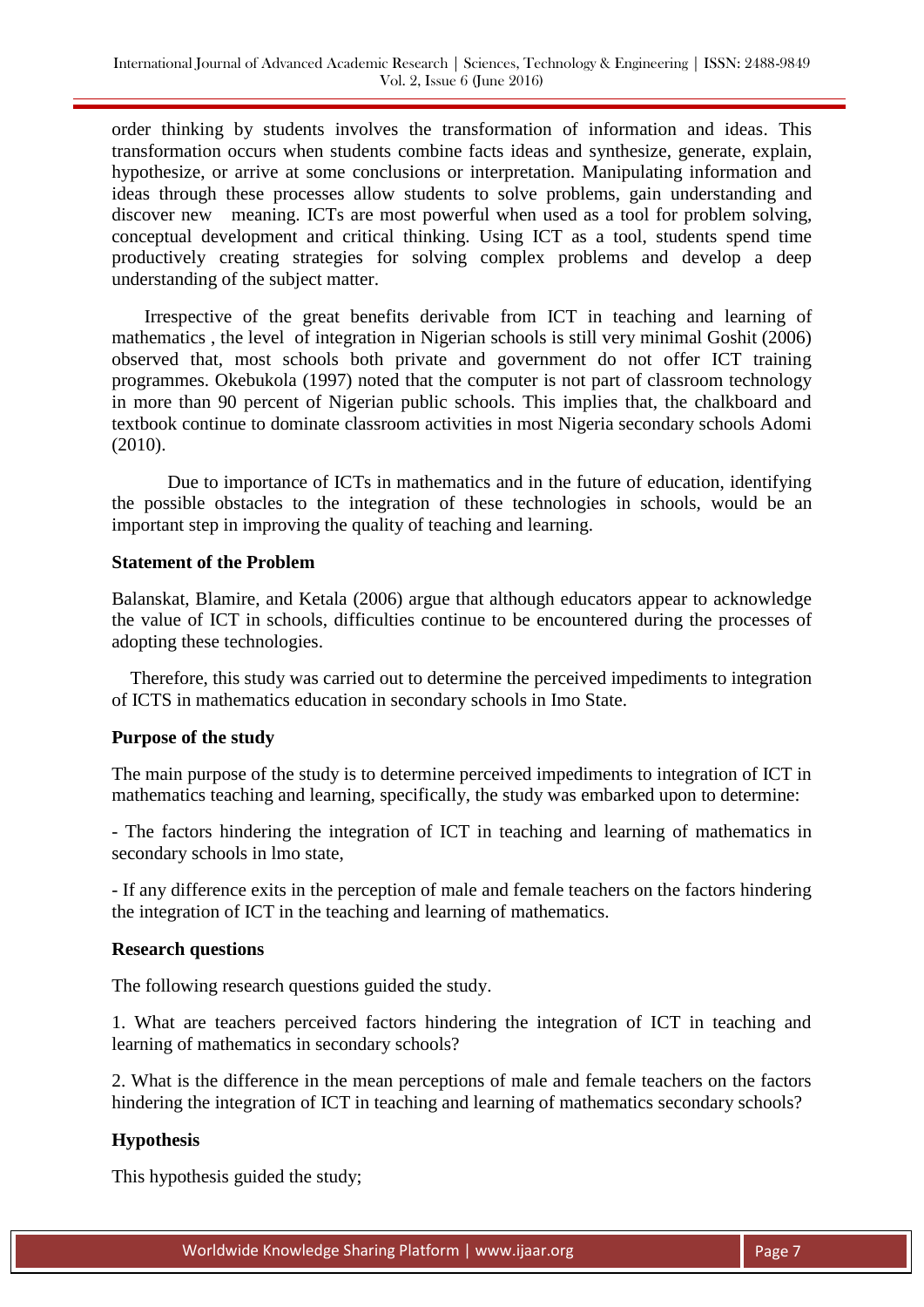H01: there is no significant difference between the mean perception of male and female teachers on the factors hindering the integration of ICT in teaching and learning mathematics in secondary schools.

#### **Methodology**

 The study was carried out using the descriptive survey design. This was adopted as to determine the true perceptions of teachers on the factors hindering the integration of ICT in mathematics classroom.

 The population consists of all the mathematics and science teachers in Government owned secondary schools in Education zone 1 of Imo State. Out of the lot a sample of 150 teachers was drawn for the study through simple random sampling technique. The sample consists of 60 male teachers and 90 female teachers.

 The instrument for data collection was researchers' made likert four point type of questionnaire titled "Factors hindering ICT integration in mathematics classroom" (FHICTIMC) it was divided into two sections. Section A dealt with respondents demographic variables while section B dealt with teachers perceived factors hindering integration of ICT in mathematics teaching and learning in secondary schools.

 The instrument was validated by experts in information and communication technology (ICT), mathematics education and measurement and evaluation. The reliability of the instrument was determined through the test-retest method within a period of two weeks. The instrument had a reliability coefficient of 0.77 which was acceptable for the study. The instrument was distributed to the selected sample of respondents who filled it out and returned to the researchers after a day.

 The data generated was analyzed using mean, standard deviation and t-test statistical tools tested at 0.05 level of significance. Any item mean within 2.5 and above was accepted as a factor while any below was rejected.

# **Results**

**Research question** 1: what are teachers perceived factors hindering the integration of ICT in teaching and learning of mathematics in secondary school?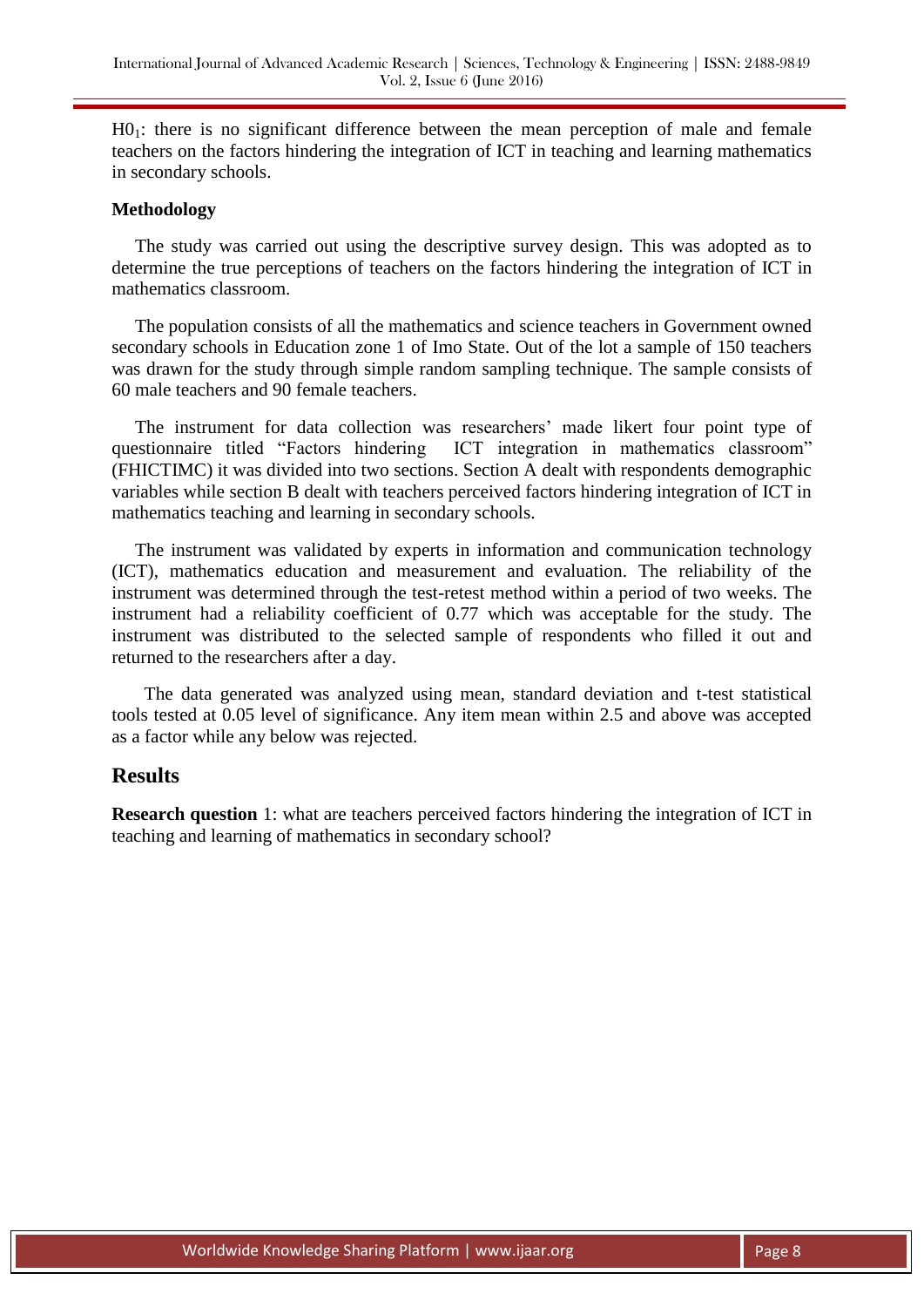Table 1: *summary of mean responses on factors hindering integration of ICT in mathematics teaching and learning*

|  | S.NO           | <b>ITEM</b>                                                                    | <b>MEAN</b> | <b>SD</b> | <b>DECISION</b> |
|--|----------------|--------------------------------------------------------------------------------|-------------|-----------|-----------------|
|  | 1              | Inadequate ITC facilities hinder its<br>in teaching and learning<br>use        | 3.51        | 1.80      | Accept          |
|  |                | mathematics.                                                                   |             |           |                 |
|  | $\overline{2}$ | lack<br>of confidence<br><b>Teachers</b>                                       | 2.90        | 1.20      | Accept          |
|  |                | integration of ICT in<br>hinders                                               |             |           |                 |
|  |                | teaching and learning mathematics.                                             |             |           |                 |
|  | 3              | Poor ICT Policy implementation                                                 | 2.80        | 0.80      | Accept          |
|  |                | impediment<br>constitutes<br>an<br>in                                          |             |           |                 |
|  |                | integration of ICT teaching and                                                |             |           |                 |
|  |                | learning mathematics.                                                          |             |           |                 |
|  | $\overline{4}$ | Lack of teacher competence in ICT 2.90                                         |             | 1.02      | Accept          |
|  |                | binders its integration in teaching<br>and learning mathematics.               |             |           |                 |
|  | 5              | Teachers negative attitude towards                                             | 3.01        | 1.00      | Accept          |
|  |                | ICT binders its integration in                                                 |             |           |                 |
|  |                | teaching and learning mathematics.                                             |             |           |                 |
|  | 6              | Inadequate ICT personnel                                                       | in 3.13     | 1.04      | Accept          |
|  |                | schools binders its integration in                                             |             |           |                 |
|  |                | teaching and learning.                                                         |             |           |                 |
|  | 7              | Poor electricity system constitutes a 5.21                                     |             | 1.10      | Accept          |
|  |                | hindrance in integration of ICT in                                             |             |           |                 |
|  |                | teaching and learning.                                                         |             |           |                 |
|  | 8              | High cost of ICT facilities binder 3.14                                        |             | 1.12      | Accept          |
|  |                | the integration in mathematics                                                 |             |           |                 |
|  |                | teaching and learning.                                                         |             |           |                 |
|  | 9              | Inadequate classroom<br>facilities                                             | 2.63        | 1.20      | Accept          |
|  |                | affect the integration of ICT in                                               |             |           |                 |
|  | 10             | teaching and learning mathematics.<br>Lack of time hinders integration of 2.61 |             | 1.11      |                 |
|  |                | ICT in teaching and learning of                                                |             |           | Accept          |
|  |                | mathematics.                                                                   |             |           |                 |
|  |                | Grand mean $= 3.19$                                                            |             |           |                 |
|  |                |                                                                                |             |           |                 |

The items on table 1 above were all accepted as factors hindering the integration of ICT in teaching and learning of mathematics reason being that, they had mean above the instrument scale mean of 2.50. Also the responses had a grand mean of 3.19 which implies a high positive perception among teachers on factors hindering ICT integration in mathematics teaching and learning.

**Research question** 2: what is the difference in the mean perceptions of male and female teachers on factors hindering the integration of ICT in teaching and learning mathematics in secondary schools?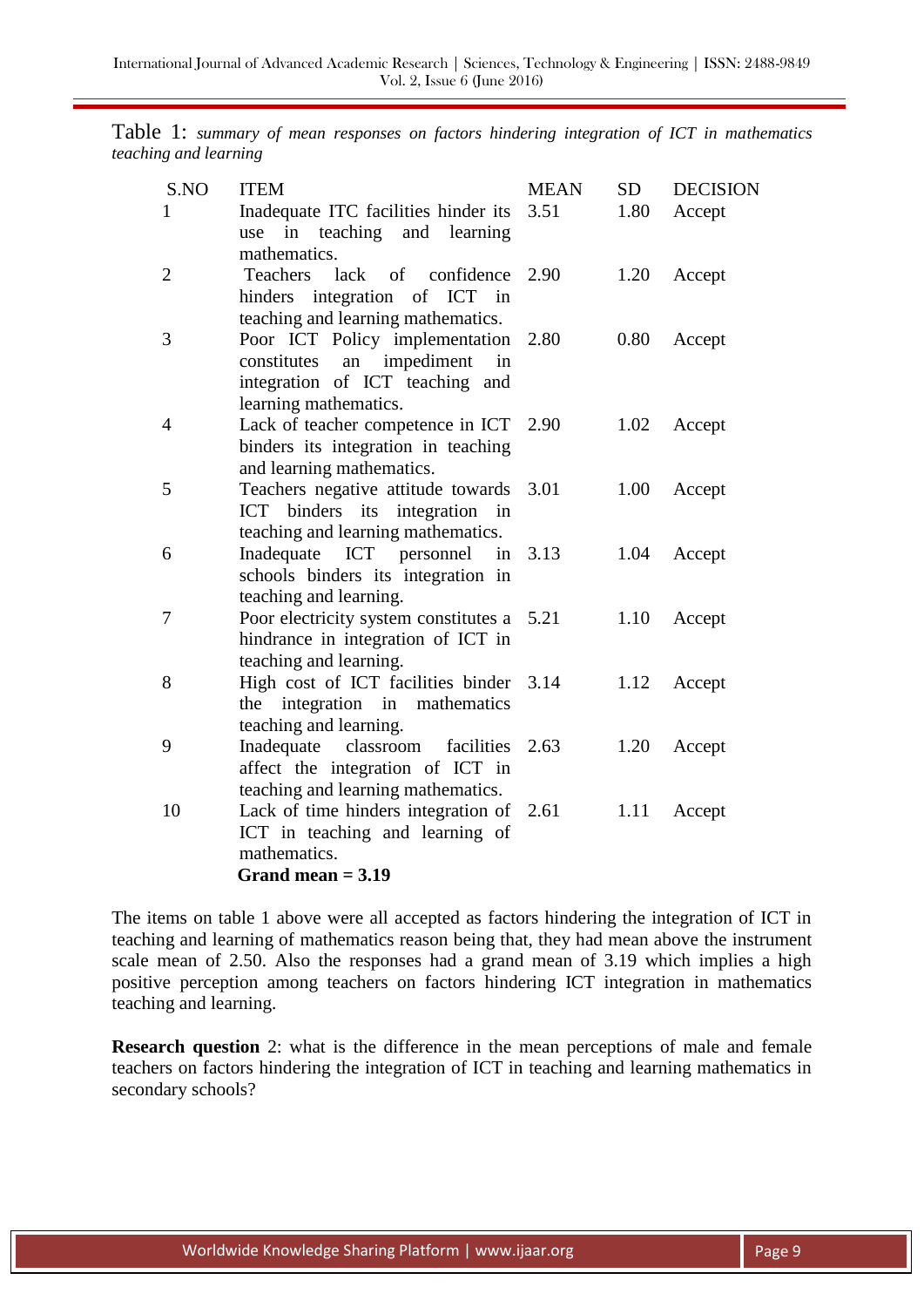| <b>TEACHERS</b> |    | <b>MEAN</b> | SD   | DIFF IN MEAN |
|-----------------|----|-------------|------|--------------|
| Males           | 60 | 2.81        | 1.00 | 0.20         |
| Females         | 90 | 3.01        | 1.20 |              |

Table 2 shows that, a mean difference of 0.20 exist in the perception of male and female teachers on factors hindering the integration of ICT in teaching and learning mathematics. The difference though minimal was in favor of the female teachers.

H01: there is no significant difference between the mean perception of male and female teachers on factors hindering the integration of ICT in teaching and learning of mathematics in secondary schools.

Table 3*: summary of T-test analysis on male and female perceptions*

| Teachers N Mean SD & df t-comp t-0.05 sig                        |  |  |  |  |
|------------------------------------------------------------------|--|--|--|--|
| Males 60 2.81 1.0 0.05 148 1.45 1.65 .163<br>Females 90 3.01 1.2 |  |  |  |  |

The result on table 3 shows that computed t-value (1.45) is less than the table value (1.65) ,also the sig(.163) is greater than the level of significance (0.05), this implies that the two means do not differ significantly.

### **Discussion**

The result of the study revealed that, irrespective of the great contributions attributed to ICT in the teaching and learning of mathematics at the secondary school level, series of factors still hinder the its full integration. These factors includes inadequate ICT facilities, lack of teachers confidence and competence, negative attitude among teachers, inadequate ICT personnel, classroom facilities, time of integration etc. This result is agreement with the report of Snoeyink and Ertmer (2002), Jones (2004), Bingimals (2009) and Gomes (2005), who variously outlined these factors as barriers to successful integration of ICT in teaching and learning environment.

 The study also revealed no statistical difference in the perceptions of male and female teachers on the factors hindering the integration of ICT in teaching and learning of mathematics. This result is supported by Agyei and Voogt (2010) whose work indicated no difference in teachers' major perceived barriers of integration of ICT in the teaching and learning environment.

# **Conclusion**

The study was carried out to determine the impediments to integration of ICT in mathematics teaching and learning in secondary schools. It revealed that irrespective of the burning desire to integrate ICT in teaching and learning mathematics in secondary schools many barriers still hold it back. These barriers among other things, includes teachers negative attitude,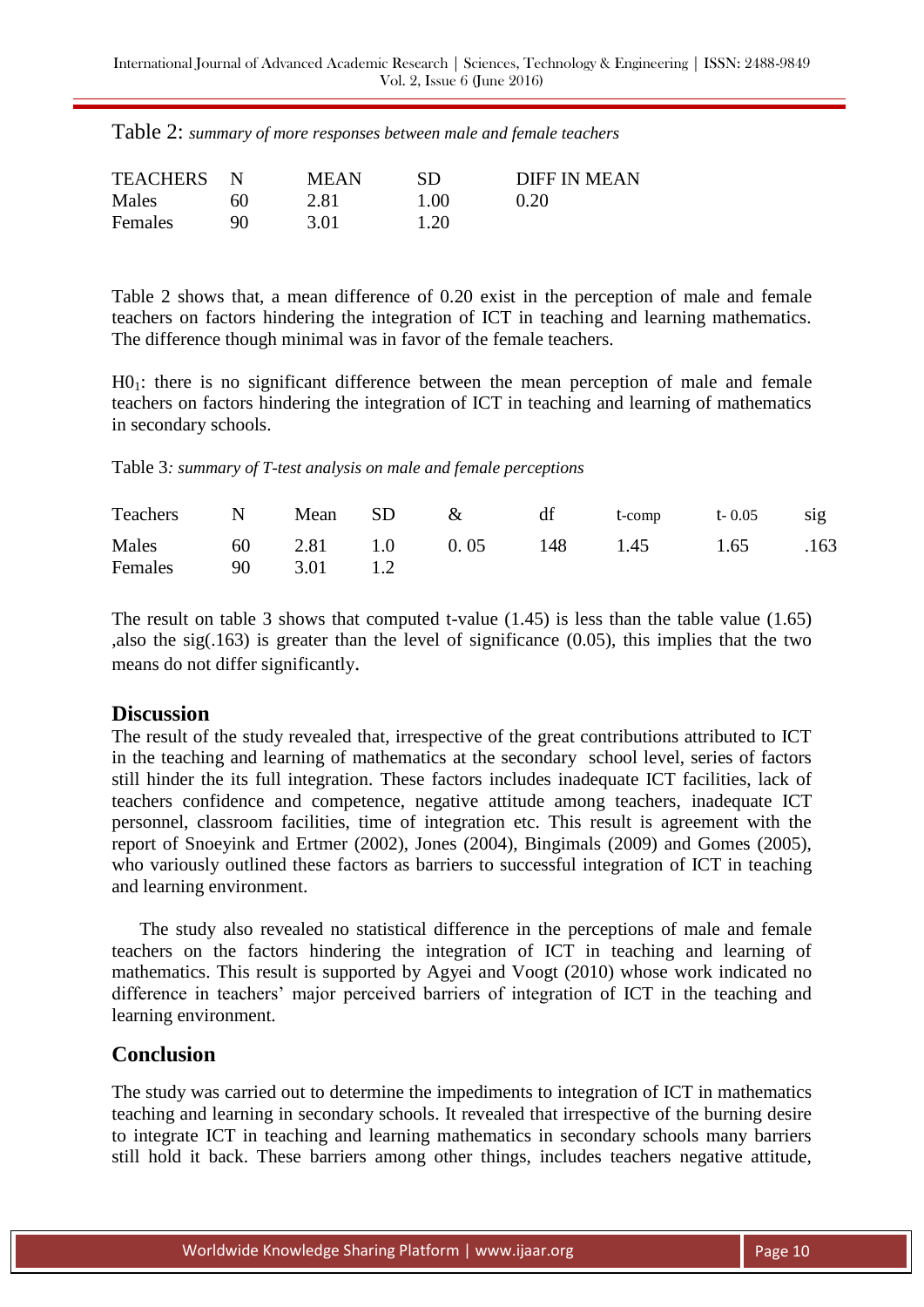competence and confidence, lack of time for integration. These barriers are not gender biased as revealed by the study.

# **Recommendations**

Based on the findings of the study, it is recommended that:

1. Teachers should be exposed to workshop and seminars as to develop positive attitude, competence and confidence towards use of ICT in mathematics classroom.

2. There should be constant light or stand- by generators in schools where there ICTs are available.

3. The government should match policies with action regarding ICT compliant mathematics classrooms.

4. There should be adequate manpower and ICT supply in the secondary schools through the government.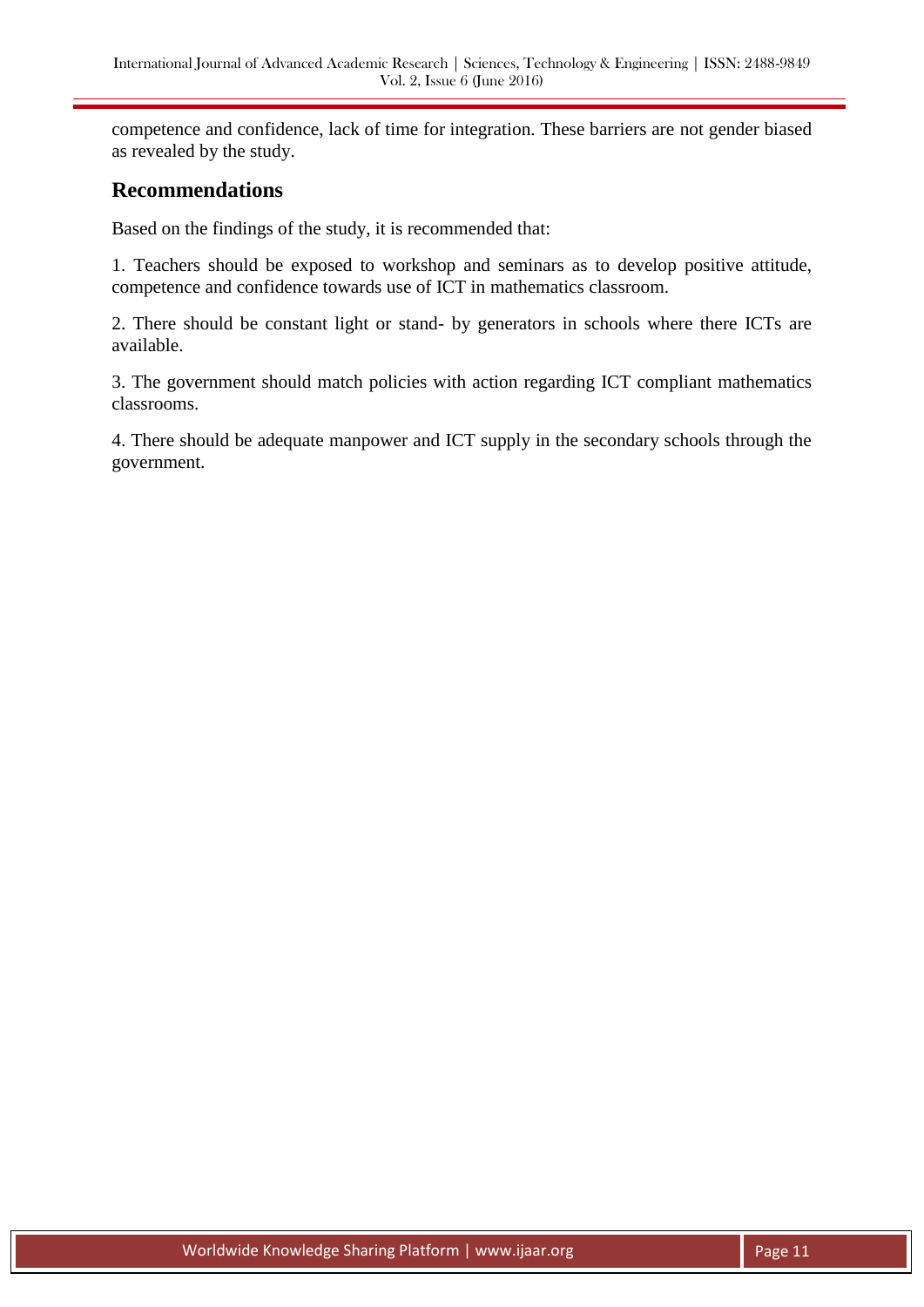## **References**

- Adomi, E.E. (2010). *Publication Library Philosophy and Practice* Retrieved from [http:///southernlibrarianshipi](http://southernlibrarianship/)caap/org/v7no1/adomi-eo1htm.date  $16^{th}$  Oct. 2012.
- Agyei, D. D. &Voogt, J. (2010).*ICT use in the teaching of mathematics: Implications for professional development of pre-service teachers in Ghana*. Retrieved from [http://www.springerlink.com](http://www.springerlink.com/) on  $20<sup>th</sup>$ sept 2012.
- Bransford, J, Brown, A.L., & Cocking, R.R. 92000).*How people learn: brain, mind, experience, and schools (2nded)* Wastington, D.C: National Academy press.
- Balanskat, A., Blanure, R., &Kefala, S. (2006). A review of Studies of ICT impact on Schools in Europe. *European School net.*
- Becta (2003).*What the researcher says about ITC and reducing teacher workload*. Coventry Bect[awww.becta.orgumesearchijcton.](http://www.becta.orgumesearchijcton/)
- Bingimals, K. A. (2009). Barriers to the successful integration of ICT in teaching and learning environments: A review of the literature. *Eurasia Journal of mathematics science and Technology Education,5(3)235-245.*
- Clements, D.H. (2000). From exercise and tasks to problems and projects-unique contributions of computed to innovation mathematics education. *The Journal of Mathematics behavior, 19(1), 9-47.*
- Dawes, L. (2001). What stops teachers using new Technology? 10 M. Leask (ed) *Issues in teaching using ICT* (PP. 61-79) London Routledge.
- Davis, N.E &Tearler, P (1999).*A Core Curriculum for telematics in teacher training*. Retrieved from [http://www.ex.ac.ur/telematics.T3/corecurrltteach 98.htm.](http://www.ex.ac.ur/telematics.T3/corecurrltteach%2098.htm)
- Enuku, U.A, &Enuku, O. (2000).Breaking down the walls Computer application in correctional/prision education.*Benin Journal of Educational studies 13 (2), 64-72.*
- Federal Republic of Nigeria (2004).*National policy on Education 4th ed*. Lagos: Nigerian Educational Research and Development council.
- Grimus, M 92000).Ict and multimedia in the primary school.*Paper presented at the 16th conference on educational uses of information and communication technologies, beginning, China.*
- Gomes, C. (2005). Integration of ICT in science teaching: A study performed in Azores, Portugal. *Recent Research Development in learning technologies*.
- Hennessy, S. (2000).Graphing investigation using portable (palmtop) technology. *Journal of Computer Assisted Learning, 16, 243-258*.
- Hennessy, S. (2000).Fung, P., & Scanlon, E. (2001). The role of the graphic calculator in mediation graphing activity. *International Journal of mathematics for education. In science and technology, 32(2) 267-290.*
- lttigison, R.J. &Zenoe, J.G (2003). Technology in Mathematics classroom. In L.A. Tomei (ed). *Challenges of teaching with technology across the curriculum: issues and solutions (pp.114-133).* Hershey: Information science publishing.
- Jones, A. (2004). *A review of the research literature on barriers to the uptake of ICT by teachers*.UK:Becta.
- Lemke, C. & Coughlin E.C. (1998).*Technology in American Schools.*Retrived from <http://www.mff.org/pnts/ME158.PDF>on  $10^{th}$  Nov. 2011.
- Moseley, D. & Higgines, S. (1999). *Ways forward with ICT effective pedagogy using information and communications technology for literacy and numeracy in Primary schools.* London: Teacher Training Agency.
- Okebukola, P. (1997) Old, new and current technology in education.*UNESCO Africa 14 (15), 7-18.*
- Snoeyink, R. &Ertmer, P.A. (2002). Thrust into technology: how veteran teachers respond. *Journal of Educational Technology system, 30(10),85-111.*